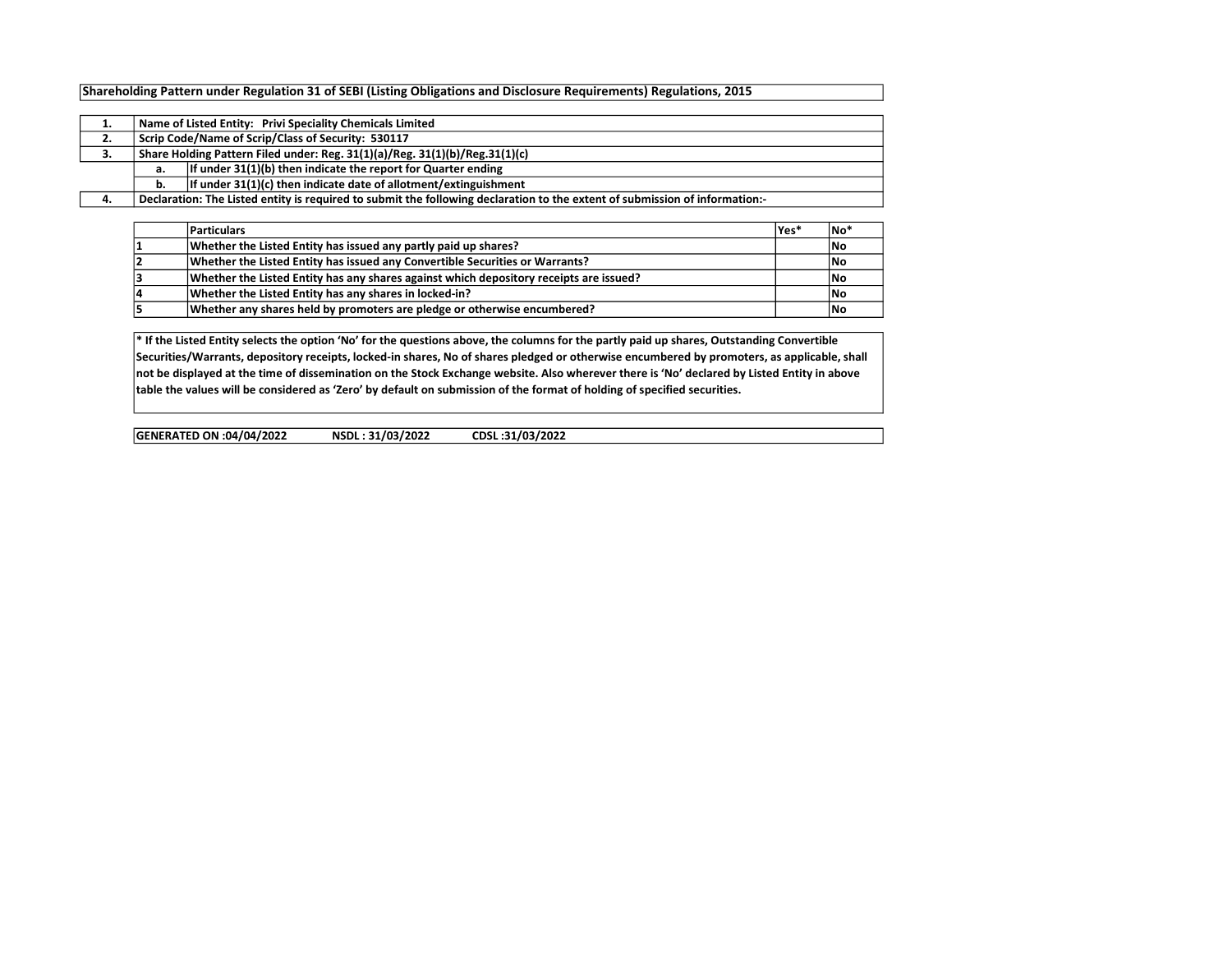|          |                                      |                  |                     |        |                    |                      |                                            | <b>Privi Speciality Chemicals Limited</b>                   |                                                   |                   |                 |                                       |                            |           |               |                                                                |                |            |
|----------|--------------------------------------|------------------|---------------------|--------|--------------------|----------------------|--------------------------------------------|-------------------------------------------------------------|---------------------------------------------------|-------------------|-----------------|---------------------------------------|----------------------------|-----------|---------------|----------------------------------------------------------------|----------------|------------|
|          |                                      |                  |                     |        |                    |                      |                                            | Table I - Summary Statement holding of specified securities |                                                   |                   |                 |                                       |                            |           |               |                                                                |                |            |
|          |                                      |                  |                     |        |                    |                      |                                            |                                                             |                                                   |                   |                 |                                       |                            |           |               |                                                                |                |            |
|          |                                      |                  |                     |        |                    |                      | <b>Sharehold</b><br>ing as a %<br>of total | Number of Voting Rights held in each class                  |                                                   |                   |                 | <b>Shares</b><br>Underlyin  %         | $\ln g$ , as a<br>assuming |           |               | Number of Shares<br>Number of Locked in   pledged or otherwise |                |            |
|          |                                      |                  |                     | No. of | No. of             |                      | no. of                                     | of securities                                               |                                                   |                   |                 | Outstandi   full                      |                            | lshares   |               |                                                                | encumbered     |            |
|          |                                      |                  | No. of              | Partly | shares             |                      | shares                                     |                                                             |                                                   |                   |                 | Ing                                   | conversio                  |           |               |                                                                |                | of equity  |
|          |                                      |                  | fully paid  paid-up |        | underlyin          |                      |                                            |                                                             | (Calculate   No of Voting Rights<br>Total as a le |                   | convertibl n of |                                       |                            | As a % of |               | As a % of                                                      | <b>Ishares</b> |            |
|          |                                      | Nos. of          | up equity  equity   |        |                    | Total nos.  d as per |                                            |                                                             |                                                   |                   |                 |                                       | convertibl                 |           | ltotal        |                                                                | total          | lheld in   |
|          |                                      | sharehold shares |                     | shares | Depositor   shares |                      | SCRR,                                      |                                                             |                                                   |                   | l% of           | securities le                         |                            |           | <b>Shares</b> |                                                                | <b>Shares</b>  | demateria  |
| Category | Category of shareholder              | ers              | held                | held   | ly Receipts   held |                      | 1957)                                      | Class eg: X Class eg: y Total                               |                                                   |                   | $(A+B+C)$       | $ $ (including securities $ No. (a) $ |                            |           | held(b)       | No. (a)                                                        | held(b)        | lised form |
|          | (11)                                 | (III)            | (IV)                | (V)    | (VI)               | (VII) =              | (VIII) As a                                |                                                             |                                                   | (IX)              |                 | (X)                                   | $(XI) =$                   |           | (XII)         |                                                                | (XIII)         | (XIV)      |
| (A)      | <b>Promoter &amp; Promoter Group</b> |                  | 28925601 0          |        |                    | 28925601 74.0491     |                                            | 28925601 0                                                  |                                                   | 28925601 74.0491  |                 |                                       | 74.0491                    |           | 0.0000        |                                                                | 0.0000         | 28925601   |
| (B)      | Public                               | 25364            | 10137105 0          |        |                    | 10137105 25.9509     |                                            | 10137105 C                                                  |                                                   | 10137105 25.9509  |                 |                                       | 25.9509                    |           | 0.0000        | <b>NA</b>                                                      | <b>NA</b>      | 10004860   |
| (C)      | Non Promoter - Non Public            |                  |                     |        |                    |                      |                                            |                                                             |                                                   |                   |                 |                                       |                            |           | 0.0000        | INA.                                                           | <b>NA</b>      |            |
| (C1)     | <b>Shares Underlying DRs</b>         |                  |                     |        |                    |                      | 0.0000                                     |                                                             |                                                   |                   | 0.0000          |                                       | 0.0000                     |           | 0.0000        | <b>NA</b>                                                      | <b>INA</b>     |            |
| (C2)     | <b>Shares Held By Employee Trust</b> |                  |                     |        |                    |                      | 0.0000                                     |                                                             |                                                   |                   | 0.0000          |                                       | 0.0000                     |           | 0.0000        | <b>NA</b>                                                      | <b>NA</b>      |            |
|          | Total                                | 25381            | 39062706 0          |        |                    |                      |                                            | 39062706 100.0000 39062706 0                                |                                                   | 39062706 100.0000 |                 |                                       | 100.0000                   |           | 0.0000        |                                                                | 0.0000         | 38930461   |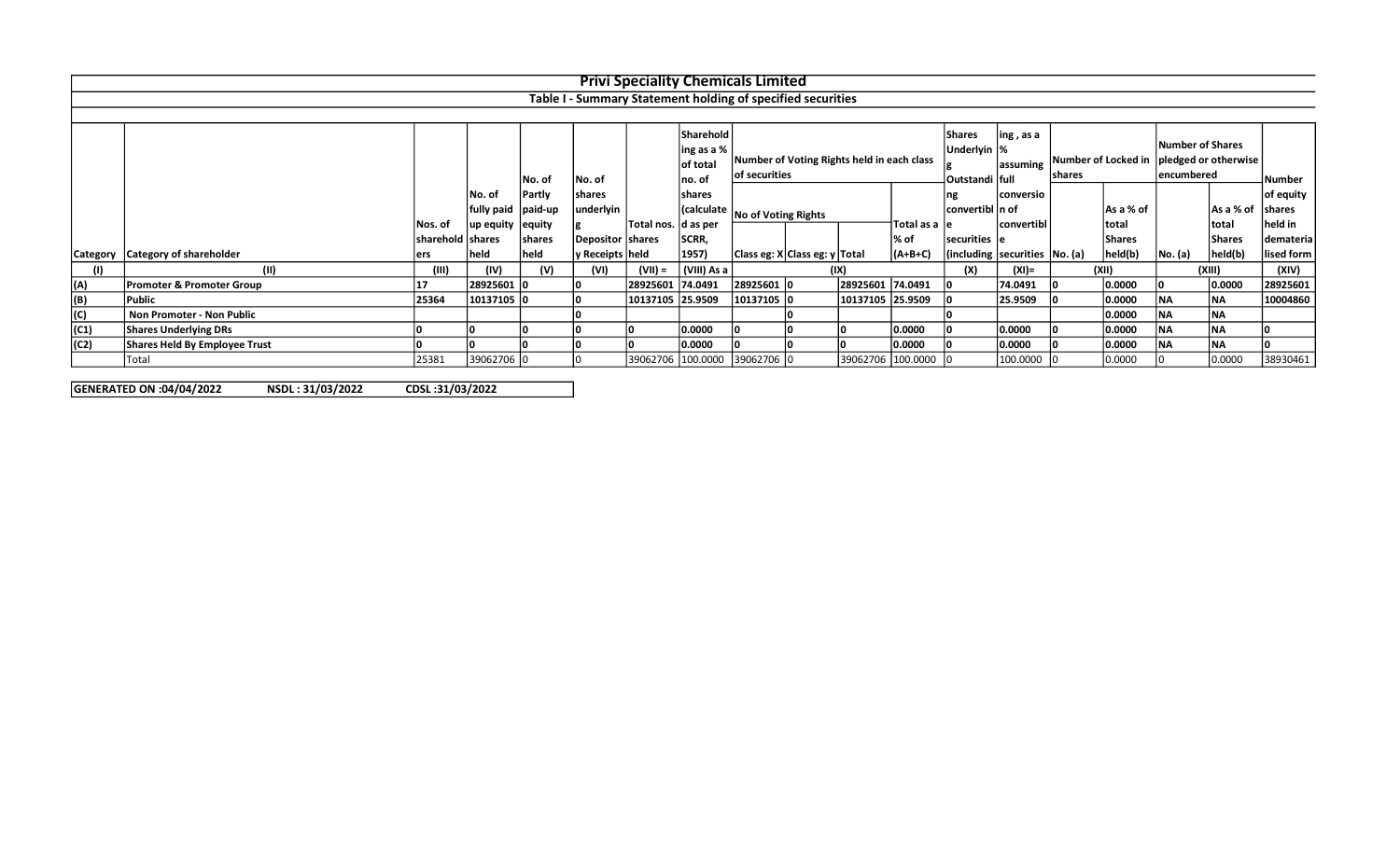|     |                                                              |                             |            |                             |                      |                   | <b>Privi Speciality Chemicals Limited</b> |                  |                    |                            |                                                                                      |                     |                       |                                                          |        |                        |                                                               |                      |
|-----|--------------------------------------------------------------|-----------------------------|------------|-----------------------------|----------------------|-------------------|-------------------------------------------|------------------|--------------------|----------------------------|--------------------------------------------------------------------------------------|---------------------|-----------------------|----------------------------------------------------------|--------|------------------------|---------------------------------------------------------------|----------------------|
|     |                                                              |                             |            |                             |                      |                   |                                           |                  |                    |                            | Table II - Statement showing shareholding pattern of the Promoter and Promoter Group |                     |                       |                                                          |        |                        |                                                               |                      |
|     |                                                              |                             |            |                             |                      |                   |                                           |                  |                    |                            |                                                                                      |                     |                       |                                                          |        |                        |                                                               |                      |
|     |                                                              |                             |            |                             |                      |                   | No. of                                    |                  | Sharehold<br>ing % |                            | Number of Voting Rights held in each class<br>calculated of securities               |                     |                       | ing , as a<br>Underlyin  %<br>assuming<br>Outstandi full | shares | Number of Locked in    | <b>Number of Shares</b><br>pledged or otherwise<br>encumbered | Number               |
|     |                                                              |                             |            |                             | No. of<br>fully paid | Partly<br>paid-up | shares<br>underlyin                       |                  | as per<br>SCRR,    | <b>No of Voting Rights</b> |                                                                                      |                     | ng<br>convertibl n of | conversio                                                |        | As a % of              | As a % of                                                     | of equity<br>shares  |
|     |                                                              |                             |            | Nos. of<br>sharehold shares | up equity            | equity<br>shares  | Depositor   shares                        | Total nos.       | 1957 As a<br>% of  | Class eg:                  |                                                                                      | Total as a<br>∣% of | securities            | convertibl                                               |        | total<br><b>Shares</b> | total<br>Shares                                               | held in<br>demateria |
|     | <b>Category &amp; Name of the shareholders</b>               | <b>Entity Type</b>          | PAN        | ers                         | held                 | held              | y Receipts   held                         |                  | (A+B+C2)           | ΙX                         | Class eg: y Total                                                                    | $(A+B+C)$           | including             | securities   No. (a)                                     |        | held(b)                | held(b)<br>No. (a)                                            | lised form           |
|     | (1)                                                          |                             | (II)       | (III)                       | (IV)                 | (V)               | (VI)                                      | $(VII) =$        | (VIII) As a        |                            | (IX)                                                                                 |                     | (X)                   | $(XI) =$                                                 |        | (XII)                  | (XIII)                                                        | (XIV)                |
|     | Indian                                                       |                             |            |                             |                      |                   |                                           |                  |                    |                            |                                                                                      |                     |                       |                                                          |        |                        |                                                               |                      |
| (a) | Individuals / Hindu Undivided Family                         |                             |            | 14                          | 9938153              | n                 |                                           | 9938153          | 25.4415            | 9938153                    | 9938153                                                                              | 25.4415             |                       | 25.4415                                                  |        | 0.0000                 | 0.0000                                                        | 9938153              |
|     | Mahesh P Babani                                              | Promoters                   | AFLPB1549R |                             | 2586348              |                   | I٥                                        | 2586348          | 6.6210             | 2586348                    | 2586348                                                                              | 6.6210              |                       | 6.6210                                                   |        | 0.0000                 | 0.0000                                                        | 2586348              |
|     | Mahesh Purshottam Babani Huf                                 | Promoters                   | AAAHB2420F |                             | 1791720              |                   | I٥                                        | 1791720          | 4.5868             | 1791720                    | 1791720                                                                              | 4.5868              | U                     | 4.5868                                                   |        | 0.0000                 | 0.0000                                                        | 1791720              |
|     | Doppalapudi Bhaktavatsala Rao                                | Promoters                   | AADPR7777A |                             | 1120346              |                   |                                           | 1120346          | 2.8681             | 1120346                    | 1120346                                                                              | 2.8681              |                       | 2.8681                                                   |        | 0.0000                 | 0.0000                                                        | 1120346              |
|     | Vinaykumar Doppalapudi Rao                                   | Promoters                   | AEUPR4356L |                             | 741068               |                   | I٥                                        | 741068           | 1.8971             | 741068                     | 741068                                                                               | 1.8971              |                       | 1.8971                                                   |        | 0.0000                 | 0.0000                                                        | 741068               |
|     | Vijay Kumar Doppalapudi                                      | Promoters                   | AABPR1225M |                             | 705006               | <sup>0</sup>      | I٥                                        | 705006           | 1.8048             | 705006                     | 705006                                                                               | 1.8048              |                       | 1.8048                                                   |        | 0.0000                 | 0.0000                                                        | 705006               |
|     | Rajkumar Doppalapudi                                         | Promoters                   | ABAPD0730F |                             | 690782               |                   |                                           | 690782           | 1.7684             | 690782                     | 690782                                                                               | 1.7684              |                       | 1.7684                                                   |        | 0.0000                 | 0.0000                                                        | 690782               |
|     | Jyoti Mahesh Babani                                          | Promoters                   | AWZPB9293F |                             | 390000               |                   |                                           | 390000           | 0.9984             | 390000                     | 390000                                                                               | 0.9984              |                       | 0.9984                                                   |        | 0.0000                 | 0.0000                                                        | 390000               |
|     | Seema Mahesh Babani                                          | Promoters                   | AAJPB9803F |                             | 390000               |                   | I٥                                        | 390000           | 0.9984             | 390000                     | 390000                                                                               | 0.9984              |                       | 0.9984                                                   |        | 0.0000                 | 0.0000                                                        | 390000               |
|     | Snehal Mahesh Babani                                         | Promoters                   | ASMPB7085Q |                             | 390000               |                   | I٥                                        | 390000           | 0.9984             | 390000                     | 390000<br><sup>0</sup>                                                               | 0.9984              | $\Omega$              | 0.9984                                                   |        | 0.0000                 | 0.0000<br>I۵                                                  | 390000               |
|     | Prasanna Doppalapudi                                         | Promoters                   | AKKPD9523H |                             | 287074               |                   |                                           | 287074           | 0.7349             | 287074                     | 287074                                                                               | 0.7349              |                       | 0.7349                                                   |        | 0.0000                 | 0.0000                                                        | 287074               |
|     | Premaleela Doppalapudi                                       | Promoters                   | AEKPD3346L |                             | 274522               |                   | I٥                                        | 274522           | 0.7028             | 274522                     | 274522                                                                               | 0.7028              |                       | 0.7028                                                   |        | 0.0000                 | 0.0000                                                        | 274522               |
|     | Sharon Doppalapudi                                           | Promoters                   | AGAPD6477C |                             | 245656               |                   |                                           | 245656           | 0.6289             | 245656                     | 245656                                                                               | 0.6289              |                       | 0.6289                                                   |        | 0.0000                 | 0.0000                                                        | 245656               |
|     | Grace Vinay Kumar Doppalapudi                                | Promoters                   | AGAPD2982N |                             | 232185               |                   |                                           | 232185           | 0.5944             | 232185                     | 232185                                                                               | 0.5944              |                       | 0.5944                                                   |        | 0.0000                 | 0.0000                                                        | 232185               |
|     | Rameshbabu Gokarneswararao Guduru                            | Promoters                   | ABIPG2893E |                             | 93446                |                   |                                           | 93446            | 0.2392             | 93446                      | 93446                                                                                | 0.2392              |                       | 0.2392                                                   |        | 0.0000                 | 0.0000                                                        | 93446                |
| (b) | Central Government / State Government(s)                     |                             |            |                             |                      | n                 |                                           | n                | 0.0000             |                            | $\Omega$                                                                             | 0.0000              |                       | 0.0000                                                   |        | 0.0000                 | 0.0000                                                        | n                    |
| (c) | <b>Financial Institutions / Banks</b>                        |                             |            |                             | n                    | n.                | l٥                                        | l٥               | 0.0000             | l∩                         | $\Omega$<br>l∩                                                                       | 0.0000              | $\Omega$              | 0.0000                                                   |        | 0.0000                 | 0.0000<br>ln.                                                 | l٥                   |
| (d) | Any Other (Specify)                                          |                             |            |                             | 18987448             | ١n                | l٥                                        | 18987448         | 48.6076            | 18987448                   | ١n                                                                                   | 18987448 48.6076    |                       | 48.6076                                                  |        | 0.0000                 | 0.0000                                                        | 18987448             |
|     | <b>Bodies Corporate</b>                                      |                             |            |                             | 18987448             |                   | I٥                                        | 18987448         | 48.6076            | 18987448                   | 18987448                                                                             | 48.6076             |                       | 48.6076                                                  |        | 0.0000                 | 0.0000                                                        | 18987448             |
|     | Vivira Investment And Trading Pvt Ltd                        | Promoter Group E AAACV1482E |            |                             | 15495188             |                   |                                           | 15495188         | 39.6675            | 15495188                   | 15495188                                                                             | 39.6675             |                       | 39.6675                                                  |        | 0.0000                 | 0.0000                                                        | 15495188             |
|     | Moneymart Securities Pvt Ltd                                 | Promoter Group E AAACM4288K |            |                             | 3412502              |                   | I٥                                        | 3412502          | 8.7360             | 3412502                    | 3412502                                                                              | 8.7360              |                       | 8.7360                                                   |        | 0.0000                 | 0.0000                                                        | 3412502              |
|     | Vivira Chemicals Private Limited                             | Promoter Group E AAACV1234G |            |                             | 79758                |                   |                                           | 79758            | 0.2042             | 79758                      | 79758                                                                                | 0.2042              |                       | 0.2042                                                   |        | 0.0000                 | 0.0000                                                        | 79758                |
|     | Sub Total (A)(1)                                             |                             |            | 17                          | 28925601 0           |                   |                                           | 28925601         | 74.0491            | 28925601                   | 28925601                                                                             | 74.0491             |                       | 74.0491                                                  |        | 0.0000                 | 0.0000                                                        | 28925601             |
| 2   | Foreign                                                      |                             |            |                             |                      |                   |                                           |                  |                    |                            |                                                                                      |                     |                       |                                                          |        |                        |                                                               |                      |
|     |                                                              |                             |            |                             |                      |                   |                                           |                  |                    |                            |                                                                                      |                     |                       |                                                          |        |                        |                                                               |                      |
| (a) | Individuals (Non-Resident Individuals / Foreign Individuals) |                             |            |                             |                      |                   |                                           | ١n               | 0.0000             |                            |                                                                                      | 0.0000              |                       | 0.0000                                                   |        | 0.0000                 | 0.0000                                                        |                      |
| (b) | Government                                                   |                             |            |                             | l٥                   | n.                | l٥                                        | ١n               | 0.0000             |                            | <sup>n</sup>                                                                         | 0.0000              |                       | 0.0000                                                   |        | 0.0000                 | 0.0000                                                        | l٥                   |
| (c) | Institutions                                                 |                             |            |                             | l٥                   | <sup>0</sup>      | l٥                                        | ١o               | 0.0000             |                            | <sup>0</sup><br>l٥                                                                   | 0.0000              |                       | 0.0000                                                   |        | 0.0000                 | 0.0000                                                        | 'n                   |
| (d) | Foreign Portfolio Investor                                   |                             |            |                             | n                    | <sup>0</sup>      | l٥                                        | ١o               | 0.0000             |                            | <sup>0</sup>                                                                         | 0.0000              |                       | 0.0000                                                   |        | 0.0000                 | 0.0000                                                        | l٥                   |
| (e) | Any Other (Specify)                                          |                             |            |                             | 'n                   | <sup>0</sup>      | l٥                                        | ١o               | 0.0000             |                            | <sup>0</sup>                                                                         | 0.0000              |                       | 0.0000                                                   |        | 0.0000                 | 0.0000                                                        |                      |
|     | Sub Total (A)(2)                                             |                             |            |                             |                      |                   |                                           |                  | 0.0000             |                            |                                                                                      | 0.0000              |                       | 0.0000                                                   |        | 0.0000                 | 0.0000                                                        |                      |
|     | Total Shareholding Of Promoter And Promoter Group (A)=       |                             |            |                             |                      |                   |                                           |                  |                    |                            |                                                                                      |                     |                       |                                                          |        |                        |                                                               |                      |
|     | $(A)(1)+(A)(2)$                                              |                             |            | 17                          | 28925601 0           |                   |                                           | 28925601 74.0491 |                    | 28925601 0                 |                                                                                      | 28925601 74.0491    |                       | 74.0491                                                  |        | 0.0000                 | 0.0000                                                        | 28925601             |

Details of Shares which remain unclaimed may be given hear along with details such as number of shareholders, outstanding shares held in demat/unclaimed suspense account, voting rights which are frozen etc.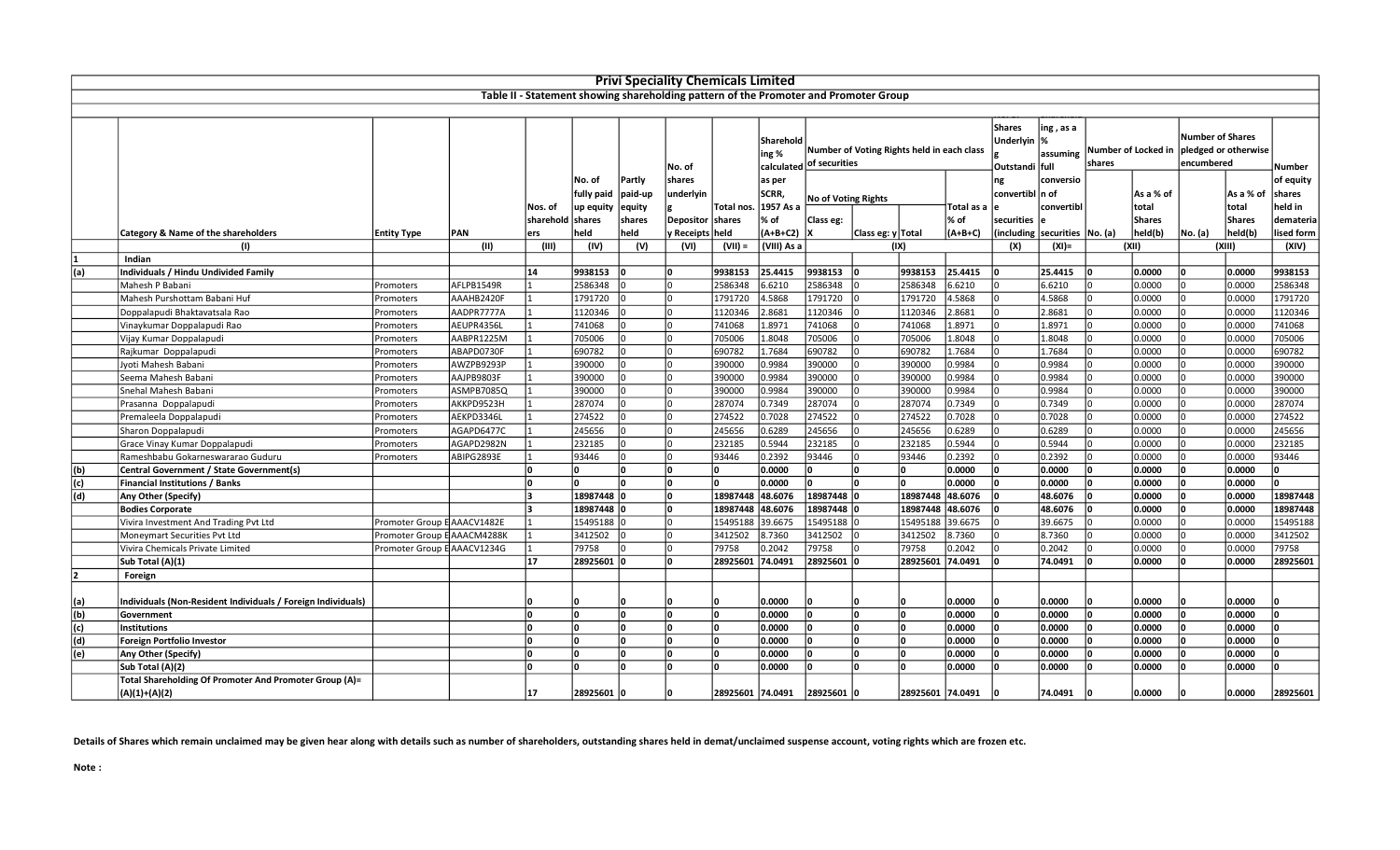## Privi Speciality Chemicals Limited

Table III - Statement showing shareholding pattern of the Public shareholder

|     |                                                             |            |                  |                   |               |                   |            |                  |                            |                                            |         |            | <b>Shares</b>    | ing , as a                      |                     |               | <b>Number of Shares</b> |                      |              |
|-----|-------------------------------------------------------------|------------|------------------|-------------------|---------------|-------------------|------------|------------------|----------------------------|--------------------------------------------|---------|------------|------------------|---------------------------------|---------------------|---------------|-------------------------|----------------------|--------------|
|     |                                                             |            |                  |                   |               |                   |            | <b>Sharehold</b> |                            | Number of Voting Rights held in each class |         |            | Underlyin        | %                               | Number of Locked in |               |                         | pledged or otherwise |              |
|     |                                                             |            |                  |                   |               |                   |            | ing %            |                            |                                            |         |            |                  | assuming                        | shares              |               | encumbered              |                      |              |
|     |                                                             |            |                  |                   |               | No. of            |            |                  | calculated of securities   |                                            |         |            | Outstandi full   |                                 |                     |               |                         |                      | Number       |
|     |                                                             |            |                  | No. of            | <b>Partly</b> | shares            |            | as per           |                            |                                            |         |            | ng               | conversio                       |                     |               |                         |                      | of equity    |
|     |                                                             |            |                  | fully paid        | paid-up       | underlyin         |            | SCRR,            | <b>No of Voting Rights</b> |                                            |         |            | convertibl  n of |                                 |                     | As a % of     |                         | As a % of            | shares       |
|     |                                                             |            | Nos. of          | up equity  equity |               |                   | Total nos. | 1957 As a        |                            |                                            |         | Total as a |                  | convertibl                      |                     | total         |                         | total                | held in      |
|     |                                                             |            | sharehold shares |                   | shares        | Depositor shares  |            | l% of            |                            |                                            |         | % of       | securities       |                                 |                     | <b>Shares</b> |                         | <b>Shares</b>        | dematerial   |
|     | Category & Name of the shareholders                         | PAN        | ers              | held              | held          | / Receipts   held |            | $(A+B+C2)$       |                            | Class eg: X Class eg: y Total              |         | $(A+B+C)$  |                  | (including  securities  No. (a) |                     | held(b)       | No. (a)                 | held(b)              | lised form   |
|     | (1)                                                         | (11)       | (III)            | (IV)              | (V)           | (VI)              | $(VII) =$  | (VIII) As a      |                            | (IX)                                       |         |            | (X)              | $(XI) =$                        |                     | (XII)         |                         | (XIII)               | (XIV)        |
|     | <b>Institutions</b>                                         |            |                  |                   |               |                   |            |                  |                            |                                            |         |            |                  |                                 |                     |               |                         |                      |              |
| (a) | <b>Mutual Fund</b>                                          |            |                  | 1226735           | ١o            | l٥                | 1226735    | 3.1404           | 1226735                    |                                            | 1226735 | 3.1404     | ١O               | 3.1404                          | l0                  | 0.0000        | ΝA                      | NA                   | 1226735      |
|     | Sbi Large & Midcap Fund                                     | AABTS6407Q |                  | 594612            | In            | I٥                | 594612     | 1.5222           | 594612                     |                                            | 594612  | 1.5222     |                  | 1.5222                          | U                   | 0.0000        | <b>NA</b>               | <b>NA</b>            | 594612       |
|     | Axis Mutual Fund Trustee Limited A/C Axis Mutual AACTA5925A |            |                  | 560145            | I٥            | l٥                | 560145     | 1.4340           | 560145                     |                                            | 560145  | 1.4340     |                  | 1.4340                          | U                   | 0.0000        | <b>NA</b>               | NA                   | 560145       |
| (b) | <b>Venture Capital Funds</b>                                |            |                  | l٥                | ١o            | l٥                |            | 0.0000           |                            |                                            |         | 0.0000     |                  | 0.0000                          |                     | 0.0000        | ΝA                      | İNA                  |              |
| (c) | <b>Alternate Investment Funds</b>                           |            |                  | 201327            | l٥            | l٥                | 201327     | 0.5154           | 201327                     |                                            | 201327  | 0.5154     |                  | 0.5154                          |                     | 0.0000        | <b>NA</b>               | ∣NA                  | 201327       |
| (d) | <b>Foreign Venture Capital Investors</b>                    |            | 0                | l٥                | ١o            | l٥                | n.         | 0.0000           |                            |                                            | U       | 0.0000     | l٥               | 0.0000                          | ln.                 | 0.0000        | <b>NA</b>               | ∣NA                  | <b>n</b>     |
| (e) | Foreign Portfolio Investor                                  |            | 26               | 197990            | ١o            | l٥                | 197990     | 0.5069           | 197990                     |                                            | 197990  | 0.5069     |                  | 0.5069                          |                     | 0.0000        | <b>NA</b>               | İNA                  | 197990       |
| (f) | <b>Financial Institutions / Banks</b>                       |            |                  |                   | l٥            | l٥                | $\Omega$   | 0.0000           |                            |                                            |         | 0.0000     |                  | 0.0000                          |                     | 0.0000        | <b>NA</b>               | İNA                  | $\Omega$     |
| (g) | <b>Insurance Companies</b>                                  |            | O.               | l٥                | l٥            | l٥                | O          | 0.0000           |                            |                                            |         | 0.0000     | I۵               | 0.0000                          | U                   | 0.0000        | <b>NA</b>               | lna.                 | $\Omega$     |
| (h) | <b>Provident Funds/ Pension Funds</b>                       |            | n                | l٨                | l٥            | l٥                | n          | 0.0000           |                            |                                            |         | 0.0000     |                  | 0.0000                          |                     | 0.0000        | <b>NA</b>               | İNA                  | I٥           |
| (i) | Any Other (Specify)                                         |            | O.               | l∩                | ١o            | l٥                | n          | 0.0000           |                            |                                            |         | 0.0000     |                  | 0.0000                          |                     | 0.0000        | <b>NA</b>               | ∣NA                  | l٥           |
|     | Sub Total (B)(1)                                            |            | 35               | 1626052           |               |                   | 1626052    | 4.1627           | 1626052                    |                                            | 1626052 | 4.1627     |                  | 4.1627                          |                     | 0.0000        | NΑ                      | <b>NA</b>            | 1626052      |
|     | Central Government/ State Government(s)/                    |            |                  |                   |               |                   |            |                  |                            |                                            |         |            |                  |                                 |                     |               |                         |                      |              |
|     | <b>President of India</b>                                   |            |                  |                   |               |                   |            |                  |                            |                                            |         |            |                  |                                 |                     |               |                         |                      |              |
|     | Sub Total (B)(2)                                            |            | n.               | I٥                | ١o            | l٥                | lo.        | 0.0000           |                            | l∩                                         | 'n      | 0.0000     | ١n               | 0.0000                          | 'n                  | 0.0000        | INA.                    | INA.                 | <sup>0</sup> |
|     | <b>Non-Institutions</b>                                     |            |                  |                   |               |                   |            |                  |                            |                                            |         |            |                  |                                 |                     |               |                         |                      |              |
| (a) | <b>Individuals</b>                                          |            |                  | l٥                | ١o            |                   |            |                  |                            |                                            |         |            |                  |                                 | n.                  |               | NA                      | INA.                 |              |
|     | Individual shareholders holding nominal share               |            |                  |                   |               |                   |            |                  |                            |                                            |         |            |                  |                                 |                     |               |                         |                      |              |
|     | capital up to Rs. 2 lakhs.                                  |            | 24009            | 2821749           |               | I۵                | 2821749    | 7.2236           | 2821749                    |                                            | 2821749 | 7.2236     |                  | 7.2236                          |                     | 0.0000        | ΝA                      | NA                   | 2689504      |
|     | ii. Individual shareholders holding nominal share           |            |                  |                   |               |                   |            |                  |                            |                                            |         |            |                  |                                 |                     |               |                         |                      |              |
|     | capital in excess of Rs. 2 lakhs.                           |            | 31               | 1682870           |               |                   | 1682870    | 4.3081           | 1682870                    |                                            | 1682870 | 4.3081     |                  | 4.3081                          |                     | 0.0000        | ΝA                      | NA                   | 1682870      |
| (b) | <b>NBFCs registered with RBI</b>                            |            | 0                | l۵                | l٥            | lo.               | n          | 0.0000           |                            | <sup>n</sup>                               | n       | 0.0000     | I٥               | 0.0000                          | ln.                 | 0.0000        | <b>NA</b>               | İNA                  | 0            |
|     | <b>Trust Employee</b>                                       |            | n                | l٨                | l٥            | l٥                | $\Omega$   | 0.0000           |                            |                                            |         | 0.0000     |                  | 0.0000                          |                     | 0.0000        | <b>NA</b>               | INA.                 | l٥           |
|     | <b>Overseas Depositories (holding DRs) (balancing</b>       |            |                  |                   |               |                   |            |                  |                            |                                            |         |            |                  |                                 |                     |               |                         |                      |              |
| (d) | figure)                                                     |            |                  |                   |               |                   |            | 0.0000           |                            |                                            |         | 0.0000     |                  | 0.0000                          |                     | 0.0000        | ΝA                      | NA                   |              |
| (c) | Any Other (Specify)                                         |            | 1289             | 4006434           | l٥            | l٥                | 4006434    | 10.2564          | 4006434                    |                                            | 4006434 | 10.2564    |                  | 10.2564                         |                     | 0.0000        | <b>NA</b>               | ∣NA                  | 4006434      |
|     | <b>IEPF</b>                                                 |            |                  | 62184             | I٥            | l٥                | 62184      | 0.1592           | 62184                      |                                            | 62184   | 0.1592     |                  | 0.1592                          |                     | 0.0000        | <b>NA</b>               | İNA                  | 62184        |
|     | <b>Trusts</b>                                               |            |                  | 5558              | ١o            | l٥                | 5558       | 0.0142           | 5558                       |                                            | 5558    | 0.0142     |                  | 0.0142                          |                     | 0.0000        | <b>NA</b>               | <b>NA</b>            | 5558         |
|     | <b>Foreign Nationals</b>                                    |            |                  | 183               | l٥            | l٥                | 183        | 0.0005           | 183                        |                                            | 183     | 0.0005     | ın               | 0.0005                          | U                   | 0.0000        | <b>NA</b>               | lna.                 | 183          |
|     | <b>Hindu Undivided Family</b>                               |            | 478              | 197188            | ١o            | l٥                | 197188     | 0.5048           | 197188                     |                                            | 197188  | 0.5048     |                  | 0.5048                          | 'n                  | 0.0000        | <b>NA</b>               | İNA                  | 197188       |
|     | Non Resident Indians (Non Repat)                            |            | 199              | 157752            | ١o            | l٥                | 157752     | 0.4038           | 157752                     |                                            | 157752  | 0.4038     | ın               | 0.4038                          |                     | 0.0000        | <b>NA</b>               | INA.                 | 157752       |
|     | <b>Other Directors / Relatives</b>                          |            |                  | 734980            | l٥            | l٥                | 734980     | 1.8815           | 734980                     |                                            | 734980  | 1.8815     |                  | 1.8815                          |                     | 0.0000        | ΝA                      | NA                   | 734980       |
|     | Rajesh Harichandra Budhrani                                 | AAHPB9647H |                  | 712480            | l٥            | l٥                | 712480     | 1.8239           | 712480                     |                                            | 712480  | 1.8239     |                  | 1.8239                          | ۱O                  | 0.0000        | NA                      | <b>NA</b>            | 712480       |
|     | <b>Non Resident Indians (Repat)</b>                         |            | 353              | 110054            | l٥            | l٥                | 110054     | 0.2817           | 110054                     |                                            | 110054  | 0.2817     | ١o               | 0.2817                          | ۱O                  | 0.0000        | <b>NA</b>               | İNA                  | 110054       |
|     |                                                             |            |                  |                   |               |                   |            |                  |                            |                                            |         |            |                  |                                 |                     |               |                         |                      |              |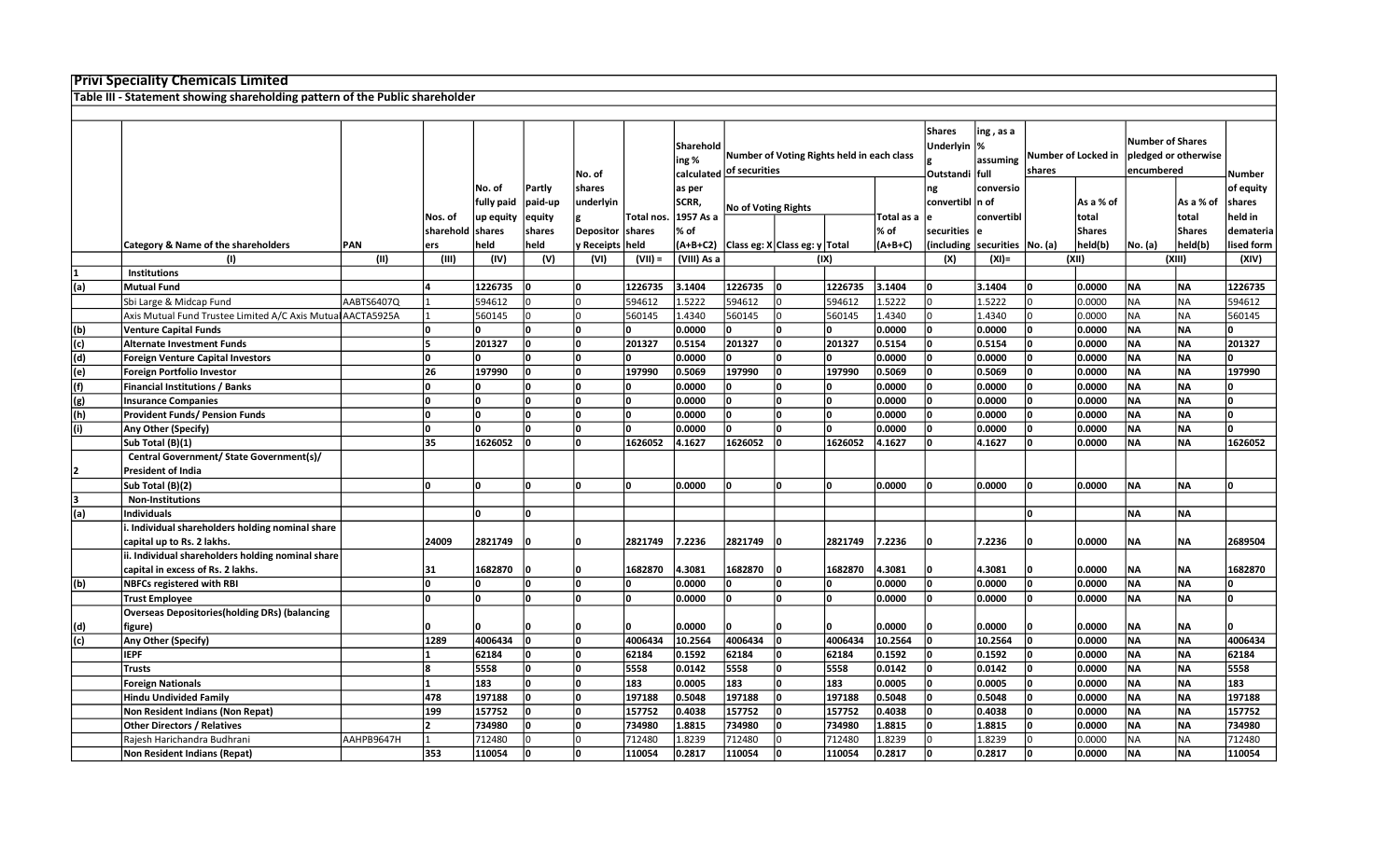| Body Corp-Ltd Liability Partnership |            |       | 35053      |  | 35053            | 0.0897  | 35053       | 35053            | 10.0897 | 0.0897  | 0.0000 | 'NA | INA        | 35053    |
|-------------------------------------|------------|-------|------------|--|------------------|---------|-------------|------------------|---------|---------|--------|-----|------------|----------|
| <b>Overseas Bodies Corporates</b>   |            |       | 2299455    |  | 2299455          | 5.8866  | 2299455     | 2299455          | 5.8866  | 5.8866  | 0.0000 |     | INA        | 2299455  |
| Banbridge Limited                   | AAHCB1879J |       | 2299455    |  | 2299455          | 5.8866  | 12299455    | 2299455          | 5.8866  | 5.8866  | 0.0000 |     | 1 N1A      | 2299455  |
| <b>Clearing Member</b>              |            |       | 122571     |  | 122571           | 0.3138  | 122571      | 122571           | 0.3138  | 0.3138  | 0.0000 |     | I NI A     | 122571   |
| <b>Bodies Corporate</b>             |            | 181   | 281456     |  | 281456           | 0.7205  | 281456      | 281456           | 0.7205  | 0.7205  | 0.0000 |     | INA        | 281456   |
| Sub Total (B)(3)                    |            | 25329 | 8511053    |  | 8511053          | 21.7882 | 8511053     | 8511053          | 21.7882 | 21.7882 | 0.0000 |     | <b>INA</b> | 8378808  |
| Total Public Shareholding (B)=      |            |       |            |  |                  |         |             |                  |         |         |        |     |            |          |
| $ (B)(1)+(B)(2)+(B)(3) $            |            | 2536  | 10137105 0 |  | 10137105 25.9509 |         | 10137105  0 | 10137105 25.9509 |         | 25.9509 | 0.0000 |     | IN/        | 10004860 |

Details of the shareholders acting as persons in Concert including their Shareholding (No. and %):

No. of shareholders **No. of Shares** 

Details of Shares which remain unclaimed may be given hear along with details such as number of shareholders, outstanding shares held in demat/unclaimed suspense account, voting rights which are frozen etc.

Note :

(1) PAN would not be displayed on website of Stock Exchange(s).

(2) The above format needs to disclose name of all holders holding more than 1% of total number of shares

(3) W.r.t. the information pertaining to Depository Receipts, the same may be disclosed in the respective columns to the extent information available and the balance to be disclosed as held by custodian.